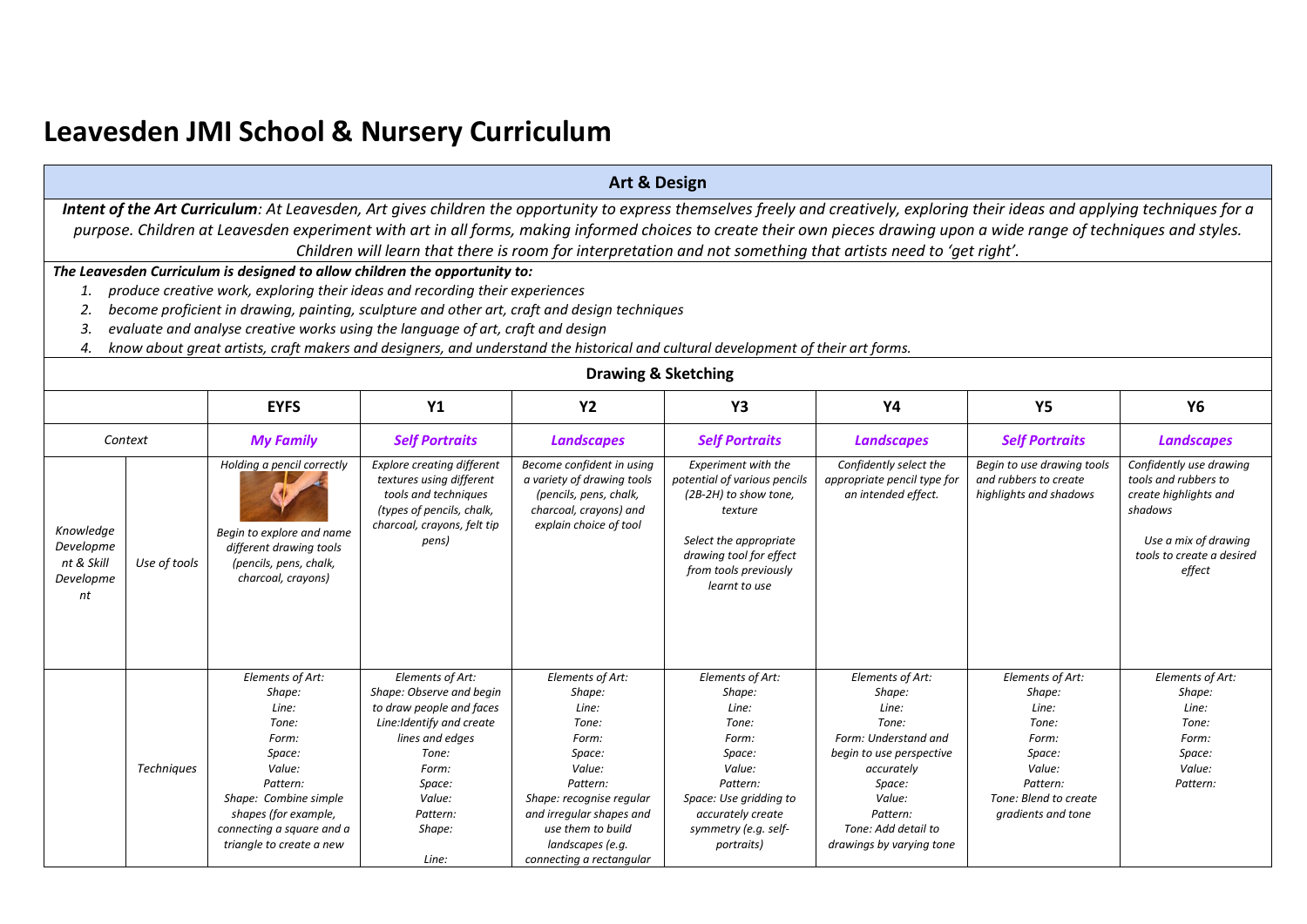|                            |                     | shape, perhaps<br>representing a house)<br>Line: Investigate different<br>lines and identify them<br>Pattern: Begin to observe<br>natural patterns in the<br>environment                                                                                          | Pattern: Observe and<br>begin to draw patterns<br>both natural and<br>manmade (to develop<br>sketching technique and<br>observational drawings)                                      | shape to a more fluid one<br>to create a tree)<br>Line: confidently use a<br>variety of line lengths<br>Tone: Experiment with<br>pressure to create darker<br>and lighter pencil strokes<br>Pattern: Observe and<br>confidently draw patterns<br>both natural and<br>manmade<br>Value: Begin to use<br>shadow and light in their<br>drawings<br>Use hatching to begin to | Tone: Confidently use light<br>and shadow to add depth<br>(choosing pressure and<br>tools)<br>Value: Begin to describe<br>monochrome art in terms<br>of value<br>Use hatching and cross<br>hatching to create shadow<br>and depth | and adding light and<br>shadow.<br>Line: Identify and use<br>angles to support their<br>sketching                                                                           | Line: Using accent lines to<br>create emphasis in their<br>artwork                                                                                                        |                                                                                                                                                                                                                                                                            |
|----------------------------|---------------------|-------------------------------------------------------------------------------------------------------------------------------------------------------------------------------------------------------------------------------------------------------------------|--------------------------------------------------------------------------------------------------------------------------------------------------------------------------------------|--------------------------------------------------------------------------------------------------------------------------------------------------------------------------------------------------------------------------------------------------------------------------------------------------------------------------------------------------------------------------|-----------------------------------------------------------------------------------------------------------------------------------------------------------------------------------------------------------------------------------|-----------------------------------------------------------------------------------------------------------------------------------------------------------------------------|---------------------------------------------------------------------------------------------------------------------------------------------------------------------------|----------------------------------------------------------------------------------------------------------------------------------------------------------------------------------------------------------------------------------------------------------------------------|
|                            |                     | <b>Observational Drawing:</b><br>Encourage accurate<br>drawings of people<br>making reference to a<br>wider range of human<br>features (including arms,<br>legs, fingers, nose, eyes,<br>mouth, ears, feet)<br>Observe and identify<br>regular 2D shapes and find | <b>Observational Drawing:</b>                                                                                                                                                        | create shadow<br><b>Observational Drawing:</b>                                                                                                                                                                                                                                                                                                                           | <b>Observational Drawing:</b>                                                                                                                                                                                                     | <b>Observational Drawing:</b><br>Create landscapes, adding<br>detail to both background<br>and foreground sizing<br>appropriately                                           | <b>Observational Drawing:</b><br>Create depth in their<br>drawings using<br>perspective accurately                                                                        | <b>Observational Drawing:</b>                                                                                                                                                                                                                                              |
|                            | Planning/C<br>hoice | them in the environment                                                                                                                                                                                                                                           |                                                                                                                                                                                      |                                                                                                                                                                                                                                                                                                                                                                          | Choose a technique to<br>create a desired effect                                                                                                                                                                                  | Select the appropriate<br>drawing tool<br>for a desired effect and<br>justify their choice<br>Choose a technique to<br>create a desired effect                              |                                                                                                                                                                           | Plan which drawing tools<br>to use to create a desired<br>effect and justify their<br>choices<br>Confidently choose when<br>to use all previously learnt<br>techniques<br>Plan artwork in their<br>sketchbook and then use<br>to evaluate and improve<br>their final piece |
| <b>Building on</b><br>from |                     | Previously the children have<br>been exploring colour and<br>how colours can be<br>changed. They understand<br>that they can use lines to<br>enclose a space, and then                                                                                            | In Y1, the children are<br>building on their skills from<br>the EYFS and are beginning<br>to explore the shape of lines<br>within objects - both natural<br>and manmade. They should | In EYFS and Y1, children<br>developed the skills to talk<br>about shapes in the<br>environment and describe<br>what they see, in turn,<br>representing what they see                                                                                                                                                                                                     | Children will be returning to<br>their learning on portraits<br>from Y1 and will learn to use<br>gridding to support with the<br>positioning of features.                                                                         | In Y2, children developed a<br>basic understanding of<br>landscape drawings.<br>Children should be confident<br>in the skills of creating light,<br>dark and shadow through | In Y3, children learned to<br>create symmetrical and<br>proportionate portraits. This<br>will enable them to further<br>develop their skills of<br>creating more detailed | Following on from the<br>learning in Y4, children will<br>be ready to apply all of their<br>drawing skills to create<br>landscapes of increasing<br>detail with perspective.                                                                                               |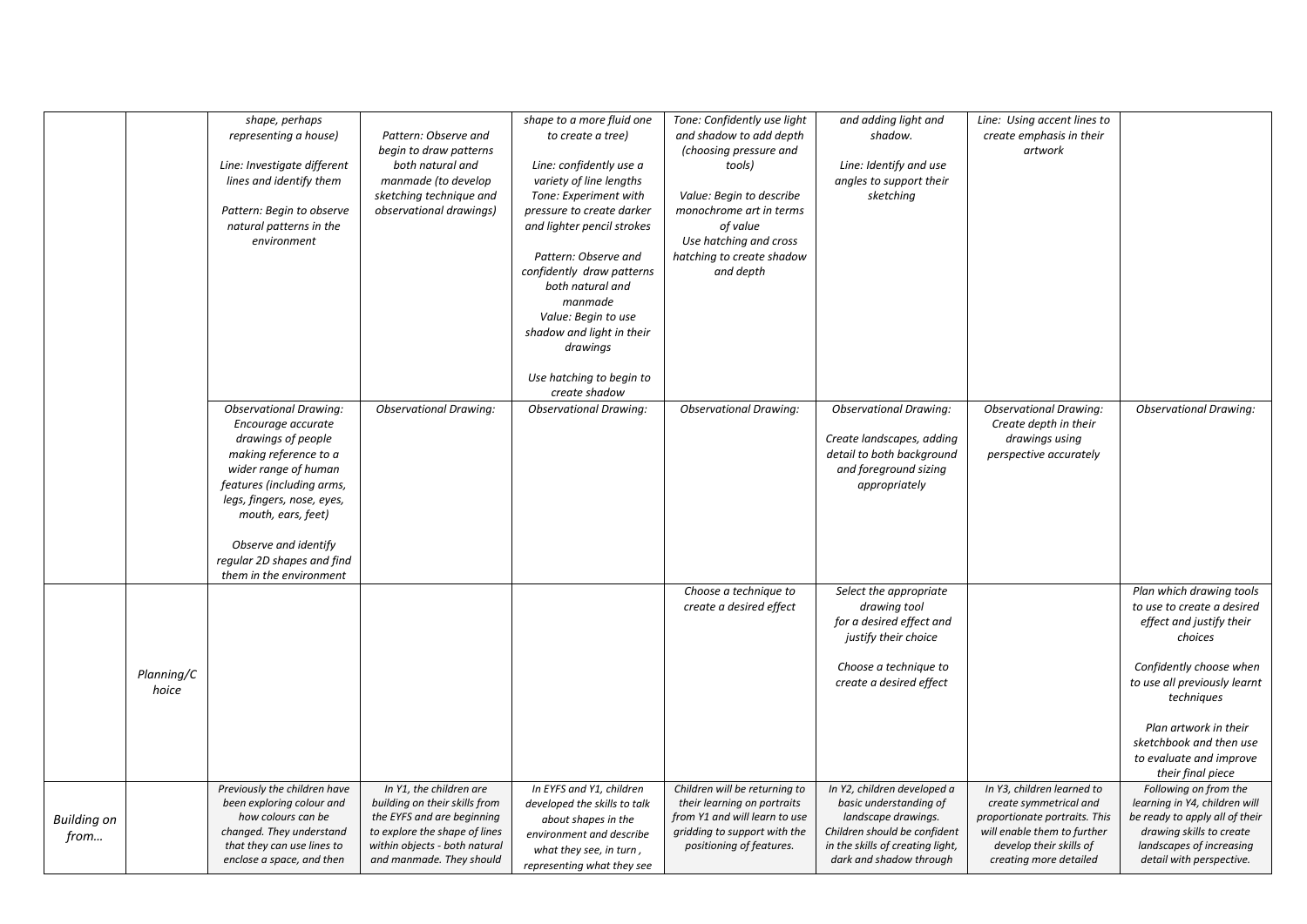|                                        | begin to use these shapes to<br>represent objects.                                                                                                                                                                                                                                                                                | be taught to look closely at<br>objects and describe the<br>shapes and patterns they<br>see and create lines<br>matching these descriptions<br>on paper, thus representing<br>objects in their drawings.      | in their drawings (i.e. if they<br>see a long curved line, they<br>draw a long curved line).<br>This is extended by the<br>children being taught to<br>identify light, dark and<br>shadow of what they see<br>and start to develop the<br>techniques of shading and<br>hatching                                                                                                                                             | In Y2, they developed the<br>language to compare tools.<br>This will enable them to<br>further explore and<br>compare variations of<br>pencils.<br>Building on from the skill of<br>hatching in Y2, children will<br>be taught to cross-hatch to<br>create shadow.<br>Children should be confident<br>to choose techniques to<br>create shadow, light and<br>dark in the context of<br>portraits. | their work in Y2 and Y3.<br>They should also be able to<br>select appropriate tools or<br>types of pencil with purpose<br>and explain this purpose. | portraits by applying their<br>skills of creating light, dark<br>and shadow with tone,<br>hatching, cross-hatching<br>and angles                                                                                                        | They will be able to create<br>this through the use of<br>angles developed from Y4<br>and accent lines in Y5.<br>Appropriate light, dark and<br>shadow created by<br>techniques including<br>hatching (developed in Y2),<br>cross-hatching (developed in<br>Y3), use of rubbers and<br>gradients (in Y5), purposeful<br>selection of tools and pencils<br>type. |
|----------------------------------------|-----------------------------------------------------------------------------------------------------------------------------------------------------------------------------------------------------------------------------------------------------------------------------------------------------------------------------------|---------------------------------------------------------------------------------------------------------------------------------------------------------------------------------------------------------------|-----------------------------------------------------------------------------------------------------------------------------------------------------------------------------------------------------------------------------------------------------------------------------------------------------------------------------------------------------------------------------------------------------------------------------|---------------------------------------------------------------------------------------------------------------------------------------------------------------------------------------------------------------------------------------------------------------------------------------------------------------------------------------------------------------------------------------------------|-----------------------------------------------------------------------------------------------------------------------------------------------------|-----------------------------------------------------------------------------------------------------------------------------------------------------------------------------------------------------------------------------------------|-----------------------------------------------------------------------------------------------------------------------------------------------------------------------------------------------------------------------------------------------------------------------------------------------------------------------------------------------------------------|
| Moving<br>onto                         | In the EYFS, the children are<br>preparing for being able to<br>draw self-portraits in Y1. For<br>this they need to have the<br>language of body features,<br>shapes and lines. They need<br>to be able to hold a pencil<br>accurately and understand<br>that marks can create<br>shapes which can represent<br>people or things. | With these skills, they can<br>go into Y2 ready to start<br>adding detail through<br>shading and hatching to<br>create light and dark . In Y3,<br>children will return to<br>portraits and further<br>develop | Children need to be ready to<br>go into Y3 having a solid<br>understanding and ability to<br>create hatching so that they<br>can move onto cross-<br>hatching.<br>Children need to have a<br>sound understanding of the<br>basic features of landscapes<br>so this can be further<br>developed in Y4 where they<br>start to learn about sizing<br>and relationships between<br>objects in the foreground<br>and background. | This is preparing them to<br>continue their learning of<br>portraits in Y5.<br>Honing these skills will allow<br>them to be ready for new<br>skills to develop in Y4 -<br>perspective and angle.                                                                                                                                                                                                  | This will be developed in Y4<br>through the skills of<br>perspective and angles.                                                                    | This will be further<br>developed by the use of<br>gradients and accent lines<br>preparing the children to<br>return to landscapes in Y6<br>and apply all of these<br>techniques to create a<br>detailed and proportionate<br>landscape | This will be further<br>developed in KS3 when they<br>become proficient in<br>drawing, know about great<br>artists and evaluate and<br>analyse creative works using<br>the language of art, craft<br>and design                                                                                                                                                 |
| Tier 3<br><b>Technical</b><br>Language | regular 2D shape name<br>primary and secondary<br>colour names<br>line<br>straight<br>curved (and synonyms)<br>portrait<br>key body parts                                                                                                                                                                                         | chalk<br>charcoal<br>portrait<br>pattern (repeating /<br>random)<br>line<br>edge<br>key facial features<br>natural and manmade                                                                                | hatching<br>shadow<br>light<br>dark<br>natural and manmade,<br>feature<br>specific architectural<br>terms (eg. spire)<br>foreground<br>background                                                                                                                                                                                                                                                                           | hatching / cross hatching<br>highlight<br>contrast<br>perspective<br>angle<br>observe<br>feature<br>tone                                                                                                                                                                                                                                                                                          | justify<br>tone<br>right angle<br>acute angle<br>obtuse angle<br>proportion<br>compare<br>contrast<br>sketch                                        | gradient<br>accent line<br>emphasis<br>evaluate                                                                                                                                                                                         | mixed media<br>improve<br>evaluate<br>architectural features<br>editing                                                                                                                                                                                                                                                                                         |
| Featured<br>Artist                     |                                                                                                                                                                                                                                                                                                                                   |                                                                                                                                                                                                               |                                                                                                                                                                                                                                                                                                                                                                                                                             | David Hockney                                                                                                                                                                                                                                                                                                                                                                                     |                                                                                                                                                     |                                                                                                                                                                                                                                         |                                                                                                                                                                                                                                                                                                                                                                 |
| Suggested<br>artists                   | Story Time by Rachel Whiteread                                                                                                                                                                                                                                                                                                    |                                                                                                                                                                                                               | The Mill, Pendlebury by<br>Lowry compared to Old                                                                                                                                                                                                                                                                                                                                                                            |                                                                                                                                                                                                                                                                                                                                                                                                   | Hiroshige                                                                                                                                           | Leonardo Di Vinci<br>drawings of people                                                                                                                                                                                                 | Paolo Uccello<br>Salvador Dali<br>Stephen Wiltshire                                                                                                                                                                                                                                                                                                             |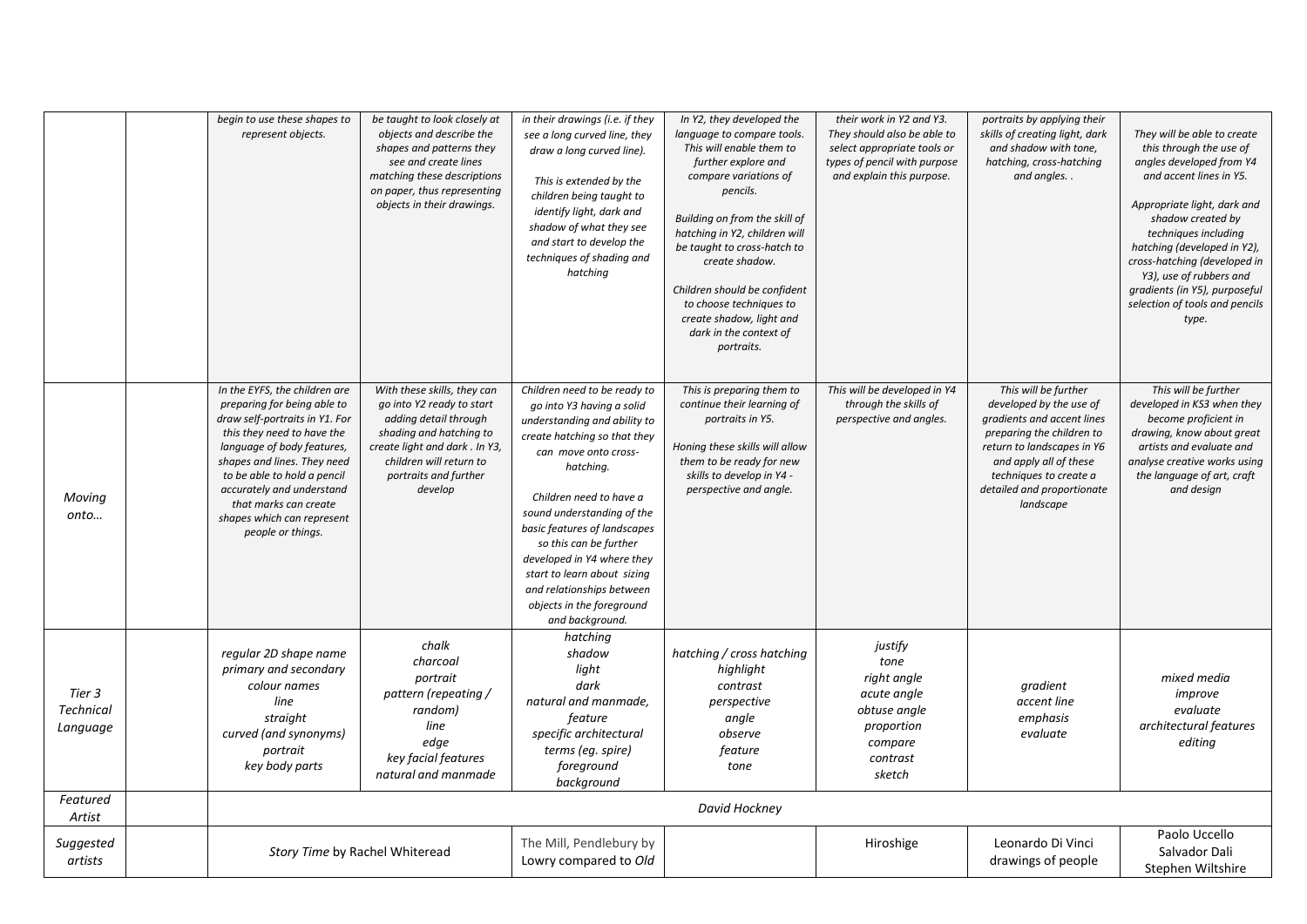| Portrait of Mrs Salesbury with her Grandchildren | Deli City by Dhiraj | The Starry Night by Van |  |
|--------------------------------------------------|---------------------|-------------------------|--|
| Edward and Elizabeth Bagot by John Michael       | Tripathi            | Gogh                    |  |
| Wright                                           |                     |                         |  |
| The Fisherman's Farewell by Christopher Wood     |                     |                         |  |
| The Barber's Family by Christopher Wood          |                     |                         |  |

|                                                                                                                                                                                                                                                                                                                                                                                                                                                                                                                                                                                                                                                                                                         | <b>Art &amp; Design</b>                                                                                                                                                         |                                                                                                                                                                                                                                                                                                                                                |                                                                                                                                                                                                                                                                                                                                                                                                                                                                     |                                                                                                                                                                                                                                                                                                                                                                                                                                            |                                                                                                                                                                                                                                                                                                                                                                                                                                                                                                                           |                                                                                                                                                                                                                                                                                                                                                                                                                                                                                                                       |                                                                                                                                                                                                                                                                                                                                                                                                                                                                                                                                                                                                                                                                            |                                                                                                                                                                                                                                                                                                                                                        |  |  |
|---------------------------------------------------------------------------------------------------------------------------------------------------------------------------------------------------------------------------------------------------------------------------------------------------------------------------------------------------------------------------------------------------------------------------------------------------------------------------------------------------------------------------------------------------------------------------------------------------------------------------------------------------------------------------------------------------------|---------------------------------------------------------------------------------------------------------------------------------------------------------------------------------|------------------------------------------------------------------------------------------------------------------------------------------------------------------------------------------------------------------------------------------------------------------------------------------------------------------------------------------------|---------------------------------------------------------------------------------------------------------------------------------------------------------------------------------------------------------------------------------------------------------------------------------------------------------------------------------------------------------------------------------------------------------------------------------------------------------------------|--------------------------------------------------------------------------------------------------------------------------------------------------------------------------------------------------------------------------------------------------------------------------------------------------------------------------------------------------------------------------------------------------------------------------------------------|---------------------------------------------------------------------------------------------------------------------------------------------------------------------------------------------------------------------------------------------------------------------------------------------------------------------------------------------------------------------------------------------------------------------------------------------------------------------------------------------------------------------------|-----------------------------------------------------------------------------------------------------------------------------------------------------------------------------------------------------------------------------------------------------------------------------------------------------------------------------------------------------------------------------------------------------------------------------------------------------------------------------------------------------------------------|----------------------------------------------------------------------------------------------------------------------------------------------------------------------------------------------------------------------------------------------------------------------------------------------------------------------------------------------------------------------------------------------------------------------------------------------------------------------------------------------------------------------------------------------------------------------------------------------------------------------------------------------------------------------------|--------------------------------------------------------------------------------------------------------------------------------------------------------------------------------------------------------------------------------------------------------------------------------------------------------------------------------------------------------|--|--|
|                                                                                                                                                                                                                                                                                                                                                                                                                                                                                                                                                                                                                                                                                                         | Intent of the Art Curriculum: At Leavesden, Art gives children the opportunity to express themselves freely and creatively, exploring their ideas and applying techniques for a |                                                                                                                                                                                                                                                                                                                                                |                                                                                                                                                                                                                                                                                                                                                                                                                                                                     |                                                                                                                                                                                                                                                                                                                                                                                                                                            |                                                                                                                                                                                                                                                                                                                                                                                                                                                                                                                           |                                                                                                                                                                                                                                                                                                                                                                                                                                                                                                                       |                                                                                                                                                                                                                                                                                                                                                                                                                                                                                                                                                                                                                                                                            |                                                                                                                                                                                                                                                                                                                                                        |  |  |
| purpose. Children at Leavesden experiment with art in all forms, making informed choices to create their own pieces drawing upon a wide range of techniques and styles.<br>The Leavesden Curriculum is designed to allow children the opportunity to:<br>produce creative work, exploring their ideas and recording their experiences<br>5.<br>become proficient in drawing, painting, sculpture and other art, craft and design techniques<br>6.<br>evaluate and analyse creative works using the language of art, craft and design<br>7.<br>know about great artists, craft makers and designers, and understand the historical and cultural development of their art forms.<br>8.<br><b>Painting</b> |                                                                                                                                                                                 |                                                                                                                                                                                                                                                                                                                                                |                                                                                                                                                                                                                                                                                                                                                                                                                                                                     |                                                                                                                                                                                                                                                                                                                                                                                                                                            |                                                                                                                                                                                                                                                                                                                                                                                                                                                                                                                           |                                                                                                                                                                                                                                                                                                                                                                                                                                                                                                                       |                                                                                                                                                                                                                                                                                                                                                                                                                                                                                                                                                                                                                                                                            |                                                                                                                                                                                                                                                                                                                                                        |  |  |
| <b>EYFS</b><br><b>Y1</b><br><b>Y2</b><br>Υ4<br><b>Y5</b><br>Υ6<br>Y3                                                                                                                                                                                                                                                                                                                                                                                                                                                                                                                                                                                                                                    |                                                                                                                                                                                 |                                                                                                                                                                                                                                                                                                                                                |                                                                                                                                                                                                                                                                                                                                                                                                                                                                     |                                                                                                                                                                                                                                                                                                                                                                                                                                            |                                                                                                                                                                                                                                                                                                                                                                                                                                                                                                                           |                                                                                                                                                                                                                                                                                                                                                                                                                                                                                                                       |                                                                                                                                                                                                                                                                                                                                                                                                                                                                                                                                                                                                                                                                            |                                                                                                                                                                                                                                                                                                                                                        |  |  |
| Context                                                                                                                                                                                                                                                                                                                                                                                                                                                                                                                                                                                                                                                                                                 |                                                                                                                                                                                 | <b>My Family</b>                                                                                                                                                                                                                                                                                                                               | <b>Self Portraits</b>                                                                                                                                                                                                                                                                                                                                                                                                                                               | <b>Landscapes</b>                                                                                                                                                                                                                                                                                                                                                                                                                          | <b>Self Portraits</b>                                                                                                                                                                                                                                                                                                                                                                                                                                                                                                     | <b>Landscapes</b>                                                                                                                                                                                                                                                                                                                                                                                                                                                                                                     | <b>Self Portraits</b>                                                                                                                                                                                                                                                                                                                                                                                                                                                                                                                                                                                                                                                      | <b>Landscapes</b>                                                                                                                                                                                                                                                                                                                                      |  |  |
| Knowledge<br>Developme<br>nt & Skill<br>Developme<br>nt                                                                                                                                                                                                                                                                                                                                                                                                                                                                                                                                                                                                                                                 | Use of Tools                                                                                                                                                                    | Identify different tools for<br>painting (paintbrush,<br>stamps, rollers, fingers,<br>stencils)<br><b>Experiment with using</b><br>different tools (paintbrush,<br>stamps, rollers, fingers,<br>stencils)<br>Begin to discuss the results<br>of using a particular tool<br>(I used and<br>happened)<br>Begin to hold a<br>paintbrush correctly | Confidently use EYFS tools<br>to apply paint (paintbrush,<br>stamps, rollers, fingers,<br>stencils)<br><b>Experiment with using</b><br>different types of<br>paintbrushes (round and<br>flat) and observe the<br>effects ( brush shape<br>makes ___ shapes/effect)<br><b>Experiment with using</b><br>new tools: combs.<br>toothbrushes, forks and<br>plastic cards<br>Observe the effects of<br>using the new tools (When<br>$l$ use $\qquad$ $l$ can $\qquad$ $)$ | Confidently use tools<br>introduced in Year 1<br>Confidently use<br>paintbrushes introduced in<br>Year 1(round and flat)<br>Experiment with using<br>filbert and stencil brushes<br>Begin to choose a paint<br>brushes for a specific effect<br>(I am going to use<br>because I want to )<br>Begin to discuss the uses of<br>each type of paint brush<br>already taught.<br>Begin to experiment with<br>different sizes of brush<br>types. | Confidently use all tools<br>introduced previously.<br>Confidently use all<br>brushes introduced<br>previously (round, flat,<br>stencil and filbert).<br>Discuss the use of each<br>type of paintbrush (I am<br>qoing to use for )<br><b>Experiment with</b><br>different ways to hold<br>paint brushes (close grip,<br>loose grip, blocking grip -<br>see CPD pack for pictures<br>and explanation)<br>Comment on the effects<br>of different ways to hold<br>paint brushes. (When I<br>use hold I can create<br>effect) | Know and understand the<br>use of each type of<br>paintbrush.<br>Identify which tool they<br>want to use for a planned<br>painting<br>Explain why they want to<br>use that tool (I am going<br>to use because )<br>Understand and use<br>different tools for different<br>parts of a painting<br>Explain why they are using<br>tools<br>(I am going to use in<br>this aspect and here<br>because )<br>Confidently use different<br>sizes of brush types.<br>Identify and explain the<br>effects of different sizes of | Confidently use all tools<br>introduced previously and<br>explain how they are using<br>them. (I am going to<br>use . You use it<br>for the set of the set of the set of the set of the set of the set of the set of the set of the set of the set<br>Set of the set of the set of the set of the set of the set of the set of the set of the set of the set of the<br>Request specific tools from<br>a selection when planning<br>a painting.<br>Observe and explain the<br>effects of using different<br>size paint brushes (When I<br>$use$   can create  <br>Begin to experiment with<br>different paint brush<br>materials (watercolour, oil<br>painting and acrylic) | Confidently and<br>independently use all<br>tools introduced<br>previously Request specific<br>tools without prompting<br>when planning a painting.<br>Confidently use different<br>paint brush materials<br>(watercolour, oil painting<br>and acrylic)<br><b>Explain and demonstrate</b><br>the uses and effects of all<br>tool introduced previously |  |  |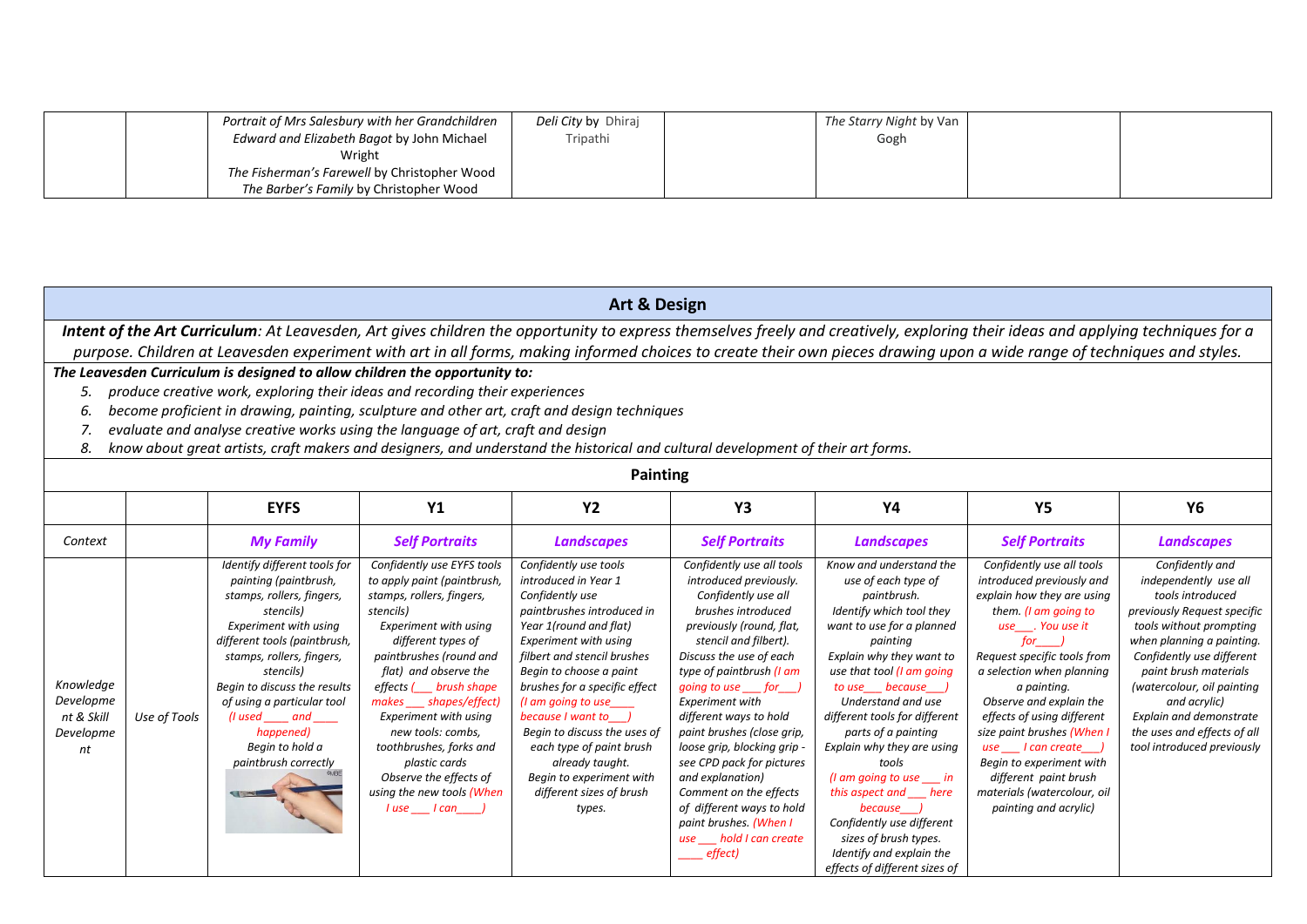|                        |                                                                                                                                                                                                                                                                                                                                                                                          |                                                                                                                                                                                                                                                                                                                                                                                                                                          |                                                                                                                                                                                                                                     | Observe the effects of<br>different sizes of brush<br>types (When I use_1<br>$can see$ )                                                                                                                                                                                                                                                                                                                                                         | brush types (I am going to<br>use___ because___,                                                                                                                                                                                                                                           |                                                                                                                                                                                                                                      |                                                                                                                                                                                                            |
|------------------------|------------------------------------------------------------------------------------------------------------------------------------------------------------------------------------------------------------------------------------------------------------------------------------------------------------------------------------------------------------------------------------------|------------------------------------------------------------------------------------------------------------------------------------------------------------------------------------------------------------------------------------------------------------------------------------------------------------------------------------------------------------------------------------------------------------------------------------------|-------------------------------------------------------------------------------------------------------------------------------------------------------------------------------------------------------------------------------------|--------------------------------------------------------------------------------------------------------------------------------------------------------------------------------------------------------------------------------------------------------------------------------------------------------------------------------------------------------------------------------------------------------------------------------------------------|--------------------------------------------------------------------------------------------------------------------------------------------------------------------------------------------------------------------------------------------------------------------------------------------|--------------------------------------------------------------------------------------------------------------------------------------------------------------------------------------------------------------------------------------|------------------------------------------------------------------------------------------------------------------------------------------------------------------------------------------------------------|
| Colour                 | <b>Explore what happens</b><br>when experimenting with<br>mixing different colours<br>(poster paint)<br>Observing the results of<br>colour mixing (I mixed<br>and and it made )<br>Primary colours: Know<br>that red, yellow and blue<br>are commonly referred to<br>as the primary colours,<br>meaning they are colours<br>that cannot be made from<br>mixing other colours<br>together | Deliberately mix two or<br>more colours to create<br>another<br>Explain how they have<br>mixed the paint (I chose to<br>$mix$ and $_$ to make<br>Mixing primary colours-<br>know that: Blue + yellow =<br>green $Blue + red = purple$<br>$Red + yellow = orange$<br>Secondary colours: Know<br>that green, purple and<br>orange (colours made<br>from mixing primary<br>colours) are commonly<br>referred to as the<br>secondary colours | <b>Experiment with different</b><br>shades of a a chosen colour<br>by mixing in black<br>Revisit colour mixing and<br>understand relationships of<br>primary and secondary<br>colours<br>Apply colour mixing skills to<br>a project | <b>Experiment with</b><br>changing the<br>temperature of the<br>colour (e.g. cooling green<br>by adding blue or<br>warming it up using<br>yellow)<br>Observe how colours can<br>create different feelings<br>and how certain colours<br>can seem 'warm' (red,<br>orange, yellow) or 'cool'<br>(blue, green, grey).<br>Identify and describe the<br>use of colour-thinking<br>about how it sets the<br>scene, creates an<br>atmosphere or feeling | Confidently mix the<br>colours desired for a<br>particular effect.<br><b>Experiment by creating</b><br>different shades of a<br>colour by adding amounts<br>of black and different tints<br>by adding amounts of<br>white<br>Blend colours together to<br>create shadows and<br>highlights | Confidently mix the<br>colours and tones to<br>create a particular<br>emotion or meaning<br>Confidently create<br>different shades of a<br>colour by adding amounts<br>of black and different tints<br>by adding amounts of<br>white | Mix own colours for<br>painting project, creating<br>a palette to use.<br>Able to recreate a colour<br>mixed previously. (I will<br>$use \_\_ of \_\_ and \_\_ of$<br>$\frac{1}{2}$ t make $\frac{1}{2}$   |
|                        | Mark making using<br>different tools: begin to<br>create lines, dots, blobs<br>and dashes                                                                                                                                                                                                                                                                                                | Mark making using<br>different tools: confidently<br>create lines, dots, blobs<br>and dashes                                                                                                                                                                                                                                                                                                                                             | Mark making using<br>different tools: create<br>deliberate patterns, lines<br>and shapes demonstrating<br>increasing control over<br>painting tools                                                                                 | Mark making using<br>different tools:<br>Confidently paint from<br>observation of a<br>stimulus, replicating<br>particular shapes or<br>patterns                                                                                                                                                                                                                                                                                                 | Mark making using<br>different tools: Consider<br>line, form and symmetry in<br>carefully placing objects<br>onto the landscape                                                                                                                                                            | Mark making using<br>different tools: Consider<br>light, space and design<br>when filling their page.                                                                                                                                | Mark making using<br>different tools: Consider<br>and incorporate<br>perspective into pieces of<br>art.                                                                                                    |
| Painting<br>techniques | Control: Begin to how<br>much paint is loaded onto<br>the tool<br>Begin to experiment with<br>following lines and shapes<br>to increase control over<br>the tool e.g. Take a<br>paintbrush(or other tool)<br>for a walk                                                                                                                                                                  | Control: Confidently<br>control the amount of<br>paint loaded onto a brush                                                                                                                                                                                                                                                                                                                                                               | Control: Confidently choose<br>how much paint to load<br>onto a brush according to<br>need (e.g. more paint for a<br>bigger area)                                                                                                   | Control: confidently use<br>paint to create<br>horizontal, vertical and<br>curved lines to create an<br>intended image                                                                                                                                                                                                                                                                                                                           | Control: Confidently use<br>different paint brushes<br>and techniques to create<br>specific effects (e.g. a<br>large brush with a<br>washing motion for<br>background colours)                                                                                                             | Control: Begin to use a<br>detail brush to add small<br>details over top of bigger<br>painting                                                                                                                                       | Control: confidently use a<br>detail brush to add small<br>details over top of bigger<br>painting<br>confidently use wet on wet<br>watercolour techniques<br>Experiment with dry<br>brushing (watercolour) |
|                        | Technique:<br>Begin to experiment with<br>dry brushing and<br>splattering                                                                                                                                                                                                                                                                                                                | Technique:<br>Confidently use dry<br>brushing and splattering<br>techniques<br>Begin to experiment with<br>washing (diluting poster<br>paint with water to cover<br>large areas)                                                                                                                                                                                                                                                         | Technique:<br>Confidently use washing<br>techniques (diluting poster<br>paint with water to cover<br>large areas)<br>Begin to experiment with<br>sponging and dabbing                                                               | Technique:<br>Confidently use sponging<br>and dabbing techniques<br>Begin to experiment with<br>stippling<br>Gain confidence in using<br>a flat wash of<br>watercolour paint                                                                                                                                                                                                                                                                     | Technique:<br>Confidently use stippling<br>techniques<br>Experiment with wet on<br>dry watercolour<br>techniques                                                                                                                                                                           | Technique: Confidently use<br>wet on dry watercolour<br>techniques<br>Begin to use wet on wet<br>watercolour techniques                                                                                                              | Technique: Confidently use<br>all techniques previously<br>taught, incorporating<br>them into design without<br>prompting.<br><b>Experiment with mixing</b><br>techniques                                  |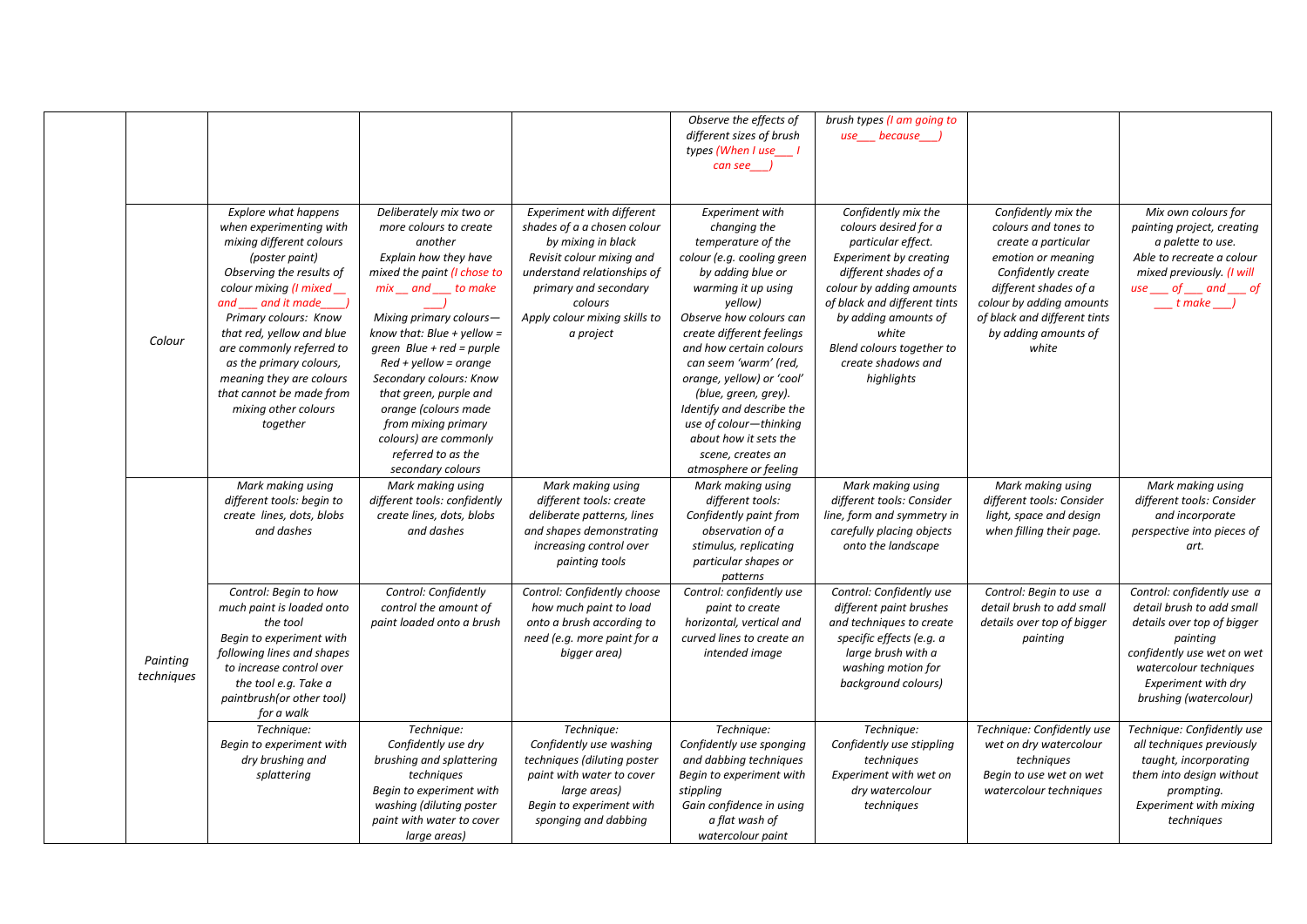|                  |                     | Material: Experiment with<br>different types of paint<br>(poster, powder)<br>Begin to experiment with<br>the interplay between<br>materials for example wax<br>and watercolour<br>Observe and discuss what<br>happens when you mix<br>poster paint and water<br>Create texture in paint by<br>adding different materials<br>(flour, beads rice ect)                                                                                                     | Material:<br>Begin to mix poster paint<br>with water to control<br>consistency<br><b>Experiment with mixing</b><br>poster paint and PVA glue<br>Discuss observations when<br>mixing poster paint and<br>PVA glue (When I mix<br>I can create ___                                                                                                              | Material:<br><b>Experiment with painting</b><br>on different surfaces e.g.<br>fabric or clay                                                                                                                                                                                                                                                                                                                      | Material: Begin to<br>experiment with adding<br>water to watercolour<br>paints<br>Discuss the effect of<br>adding more/less water<br>on water colour paints                                                                                                                                                                            | Material: Confidently<br>choose which material to<br>use for an intended<br>project (e.g. type of paper,<br>type of paint, texture of<br>paint)                       | Material:<br>Begin to mix different<br>materials in one project<br>for an intended effect (e.g.<br>mixing paper and fabric<br>and then painting over to<br>a textured effect)                    | Material:<br>Confidently mix different<br>materials in one project<br>for an intended effect (e.g.<br>mixing paper and fabric<br>and then painting over to<br>a textured effect) |
|------------------|---------------------|---------------------------------------------------------------------------------------------------------------------------------------------------------------------------------------------------------------------------------------------------------------------------------------------------------------------------------------------------------------------------------------------------------------------------------------------------------|---------------------------------------------------------------------------------------------------------------------------------------------------------------------------------------------------------------------------------------------------------------------------------------------------------------------------------------------------------------|-------------------------------------------------------------------------------------------------------------------------------------------------------------------------------------------------------------------------------------------------------------------------------------------------------------------------------------------------------------------------------------------------------------------|----------------------------------------------------------------------------------------------------------------------------------------------------------------------------------------------------------------------------------------------------------------------------------------------------------------------------------------|-----------------------------------------------------------------------------------------------------------------------------------------------------------------------|--------------------------------------------------------------------------------------------------------------------------------------------------------------------------------------------------|----------------------------------------------------------------------------------------------------------------------------------------------------------------------------------|
|                  | Planning/<br>Choice | Choosing colours to use<br>from a given range<br>Choosing tools to use from<br>a given range                                                                                                                                                                                                                                                                                                                                                            | Choose where and how to<br>apply paint<br>Beginning to plan which<br>tools they want to use<br>Ask for specific materials<br>e.g. sugar paper, paint<br>brushes                                                                                                                                                                                               | Confidently plan the<br>materials needed for a<br>project.<br>Begin to justify their choice<br>of materials                                                                                                                                                                                                                                                                                                       | Choose which tool to use<br>for a particular piece of<br>art<br>Confidently justify their<br>choice of materials<br>Begin to plan ideas for<br>painting by recording in<br>a sketchbook                                                                                                                                                | Choose specific materials<br>to paint on.<br>Confidently plan ideas for<br>painting by recording in a<br>sketchbook<br>Begin to evaluate final<br>piece based on plan | Confidently choose<br>material and tools and<br>justify choices<br>Make adjustments to<br>plans in sketchbooks by<br>listening to feedback<br>Begin to choose from<br>techniques already taught. | Choose artists/ artwork to<br>be inspired by and justify<br>choices<br>Confidently choose from<br>techniques already taught.                                                     |
| Building on from |                     | Previously the children have<br>been exposed to simple<br>colour mixing and began to<br>control how they hold their<br>paintbrush. They will also<br>have used their fingers as<br>well as other tools to spread<br>paint around a paper or<br>other material. In EYFS they<br>build onto this by refining<br>their control and discussing<br>what they notice. They also<br>begin to talk about colour<br>shapes and the results of<br>what they used. | In the EYFS the children<br>have experimented with<br>techniques, colours and<br>shapes. This is built on in<br>Year 1 where new tools and<br>paintbrushes are<br>introduced.                                                                                                                                                                                 | In Year 1 children have<br>experimented with mixing<br>different paint colours. This is<br>a basis for creating shades of<br>colours in Year 2.<br>Children in Year 1 have been<br>taught about different mark<br>making techniques and now<br>in Year 2 they are able to<br>apply them.                                                                                                                          | In Year 2 children have<br>now been taught how to<br>use all of the different<br>paint brush types. In year 3<br>they build on this by<br>beginning to choose which<br>one to use and why.<br>Children also begin to play<br>ideas in a sketchbook this<br>year. They are building on<br>from the drawing skills<br>taught previously. |                                                                                                                                                                       |                                                                                                                                                                                                  |                                                                                                                                                                                  |
|                  | Moving on to        | In order to access the Yr1<br>curriculum, the children<br>need to have been exposed<br>and had a chance to<br>experiment with many<br>different types of painting<br>tools and materials. This will<br>enable them to make<br>choices about their tools in<br>Year 1.<br>They should also have an<br>understanding of primary<br>colours as well as simple<br>colour mixing. This will help                                                             | In Year 2 children will focus<br>on creating shades of a<br>colour. To achieve this, in<br>year one they should have a<br>solid grounding of primary<br>colours and secondary<br>colours.<br>They should be confident in<br>using dry brushing and<br>splattering techniques in<br>order to use those skills<br>when they revisit them in<br>Year 3 and above | In Year 3 children will be able<br>to exercise more choice and<br>control over their painting.<br>This means that In year 2 they<br>need to have experience of<br>using all of the different<br>paintbrush types as well as<br>different paints.<br>In year 3 they begin to use<br>watercolour paints which<br>need a greater level of<br>control. This builds upon the<br>paintbrush control focus in<br>year 2. |                                                                                                                                                                                                                                                                                                                                        |                                                                                                                                                                       |                                                                                                                                                                                                  |                                                                                                                                                                                  |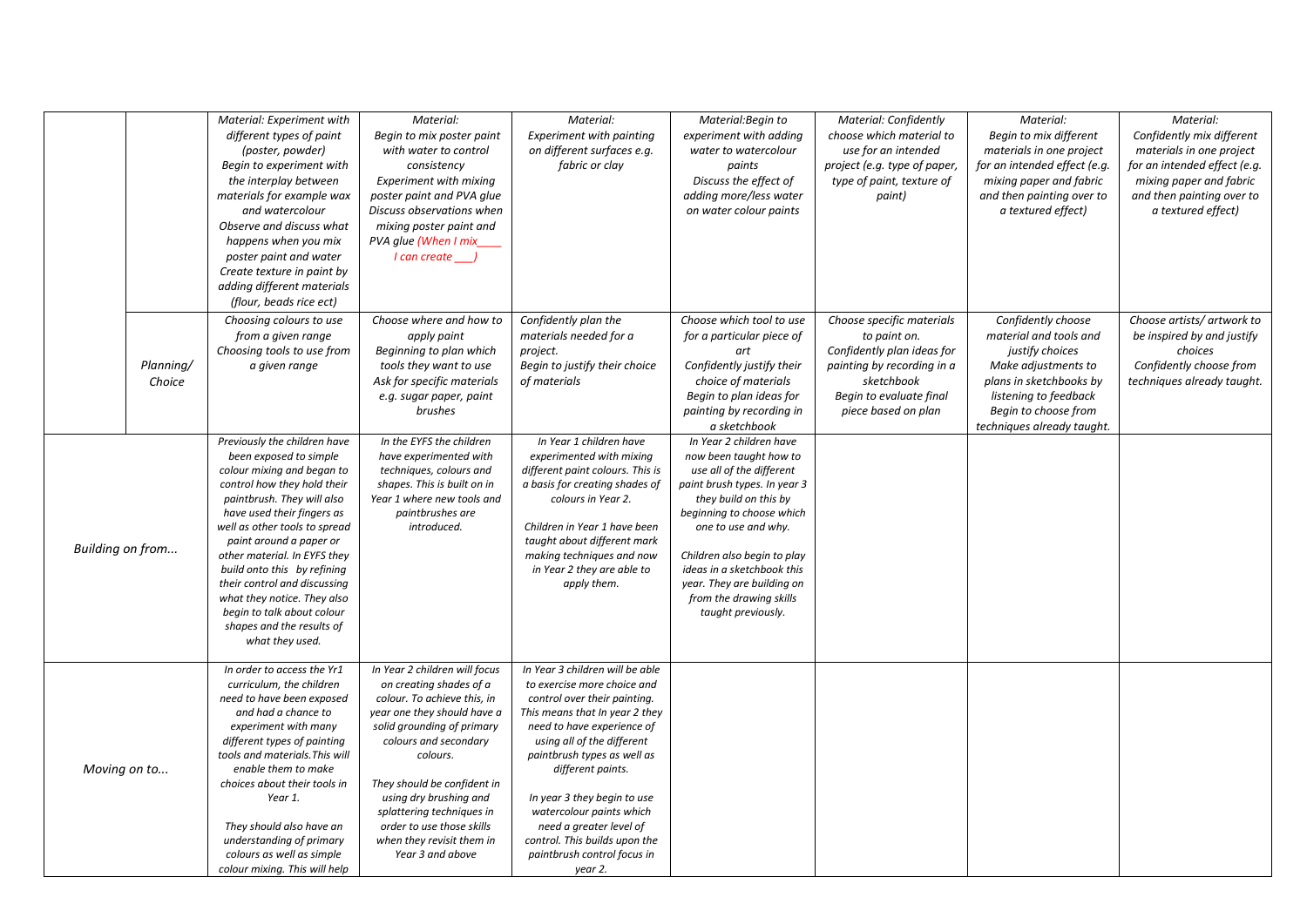|                           | build their understanding of<br>secondary colours in Year 1<br>The children also should<br>have had a go at the<br>techniques specified for<br>EYFS which will allow them<br>to consolidate these skills in<br>Year 1 |                                                     |                                                        |                                                                              |                                                                                                            |                                                                         |                                                                |
|---------------------------|-----------------------------------------------------------------------------------------------------------------------------------------------------------------------------------------------------------------------|-----------------------------------------------------|--------------------------------------------------------|------------------------------------------------------------------------------|------------------------------------------------------------------------------------------------------------|-------------------------------------------------------------------------|----------------------------------------------------------------|
| Tier 3 Technical Language |                                                                                                                                                                                                                       |                                                     |                                                        |                                                                              |                                                                                                            |                                                                         |                                                                |
| <b>Featured Artist</b>    |                                                                                                                                                                                                                       |                                                     |                                                        | Matisse                                                                      |                                                                                                            |                                                                         |                                                                |
| Artists to be inspired by |                                                                                                                                                                                                                       | Mondrian<br>Kandinsky<br>Paul Klee<br>Kehinde Wiley | Tyree Guyton<br>Zaria Forman - Climate<br>change focus | Senecio, Paul Klee<br>Alma Woodsey<br>Thomas<br>Ester Roi - hyper<br>realism | <b>Black Mesa Landscape</b><br>Georgia O'Keeffe<br>Savoy Alps, Matisse<br>Anthony Wildig - local<br>artist | Frieda Carlo<br><b>Gustav Klimt</b><br>Dorian Lynde - Identity<br>focus | Salvador Dali<br>Good contrast with<br>Matisse - Horace Pippin |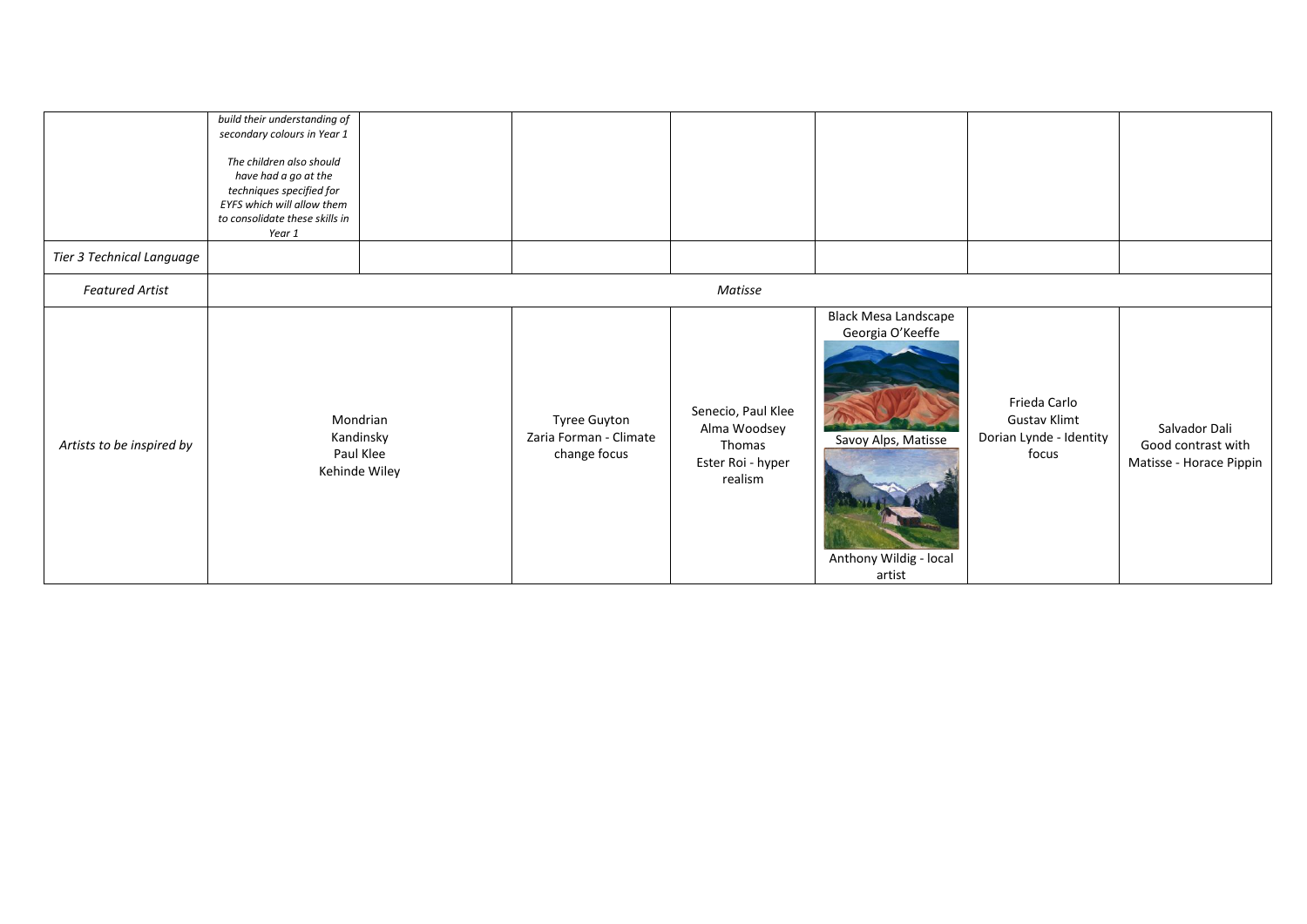## **Art & Design**

*Intent of the Art Curriculum: At Leavesden, Art gives children the opportunity to express themselves freely and creatively, exploring their ideas and applying techniques for a*  purpose. Children at Leavesden experiment with art in all forms, making informed choices to create their own pieces drawing upon a wide range of techniques and styles.

## *The Leavesden Curriculum is designed to allow children the opportunity to:*

*9. produce creative work, exploring their ideas and recording their experiences*

*10. become proficient in drawing, painting, sculpture and other art, craft and design techniques*

*11. evaluate and analyse creative works using the language of art, craft and design*

*12. know about great artists, craft makers and designers, and understand the historical and cultural development of their art forms.*

|                                                         | <b>Sculpture</b> |                                                                                                                                 |                                                                                                                                                                |                                                                                                                                                                                                                                                  |                                                                                                                                                                                                                                                                            |                                                                                                                                                                                                                      |                                                                                                                                                                                                                                                                              |                                                                                                                                                                                                 |  |  |  |
|---------------------------------------------------------|------------------|---------------------------------------------------------------------------------------------------------------------------------|----------------------------------------------------------------------------------------------------------------------------------------------------------------|--------------------------------------------------------------------------------------------------------------------------------------------------------------------------------------------------------------------------------------------------|----------------------------------------------------------------------------------------------------------------------------------------------------------------------------------------------------------------------------------------------------------------------------|----------------------------------------------------------------------------------------------------------------------------------------------------------------------------------------------------------------------|------------------------------------------------------------------------------------------------------------------------------------------------------------------------------------------------------------------------------------------------------------------------------|-------------------------------------------------------------------------------------------------------------------------------------------------------------------------------------------------|--|--|--|
|                                                         |                  | <b>EYFS</b>                                                                                                                     | <b>Y1</b>                                                                                                                                                      | <b>Y2</b>                                                                                                                                                                                                                                        | Y3                                                                                                                                                                                                                                                                         | Y4                                                                                                                                                                                                                   | Y5                                                                                                                                                                                                                                                                           | Υ6                                                                                                                                                                                              |  |  |  |
| Context                                                 |                  | <b>Nature</b>                                                                                                                   | <b>People</b>                                                                                                                                                  | <b>Nature</b>                                                                                                                                                                                                                                    | <b>People</b>                                                                                                                                                                                                                                                              | <b>Nature</b>                                                                                                                                                                                                        | <b>People</b>                                                                                                                                                                                                                                                                | <b>Nature</b>                                                                                                                                                                                   |  |  |  |
| Knowledge<br>Developme<br>nt & Skill<br>Developme<br>nt | Use of Tools     | Experiment with rollers,<br>simple cutters and<br>stamps<br>Discuss the effects of<br>these tools (I can use<br>and I can see J | Confidently use rollers,<br>simple cutters and stamps<br><b>Experiment with brushes</b><br>and different modeling tools<br>(see CPD pack) to create<br>texture | Confidently use all tools<br>previously taught(cutters,<br>stamps, rollers, brushes,<br>modelling tools)<br>Experiment with water to<br>smooth air dry clay<br>Begin to use scissors to<br>create shapes from<br>cardboard or cut balsa<br>wood. | Confidently use all tools<br>previously<br>taught(cutters, stamps,<br>rollers, brushes,<br>modelling tools)<br>Confidently create<br>shapes using scissors<br>Confidently use water to<br>smooth air dry clay<br>Use modelling tools to<br>shapes foil and plastic<br>wrap | Confidently use all tools<br>previously taught(cutters,<br>stamps, rollers, brushes,<br>modelling tools, water,<br>scissors)<br>Begin to use cheese wire<br>to cut clay<br>Begin to use hacksaws for<br>cutting wood | Confidently use all tools<br>previously taught(cutters,<br>stamps, rollers, brushes,<br>modelling tools, water,<br>scissors)<br>Confidently use cheese<br>wire to cut clay<br>Confidently use hacksaws<br>for cutting wood<br>begin to mix tool use when<br>mixing materials | Confidently use all tools<br>previously taught (cutters,<br>stamps, rollers, brushes,<br>modelling tools, water,<br>scissors, hacksaw, cheese<br>wire)<br>Mix tool use when mixing<br>materials |  |  |  |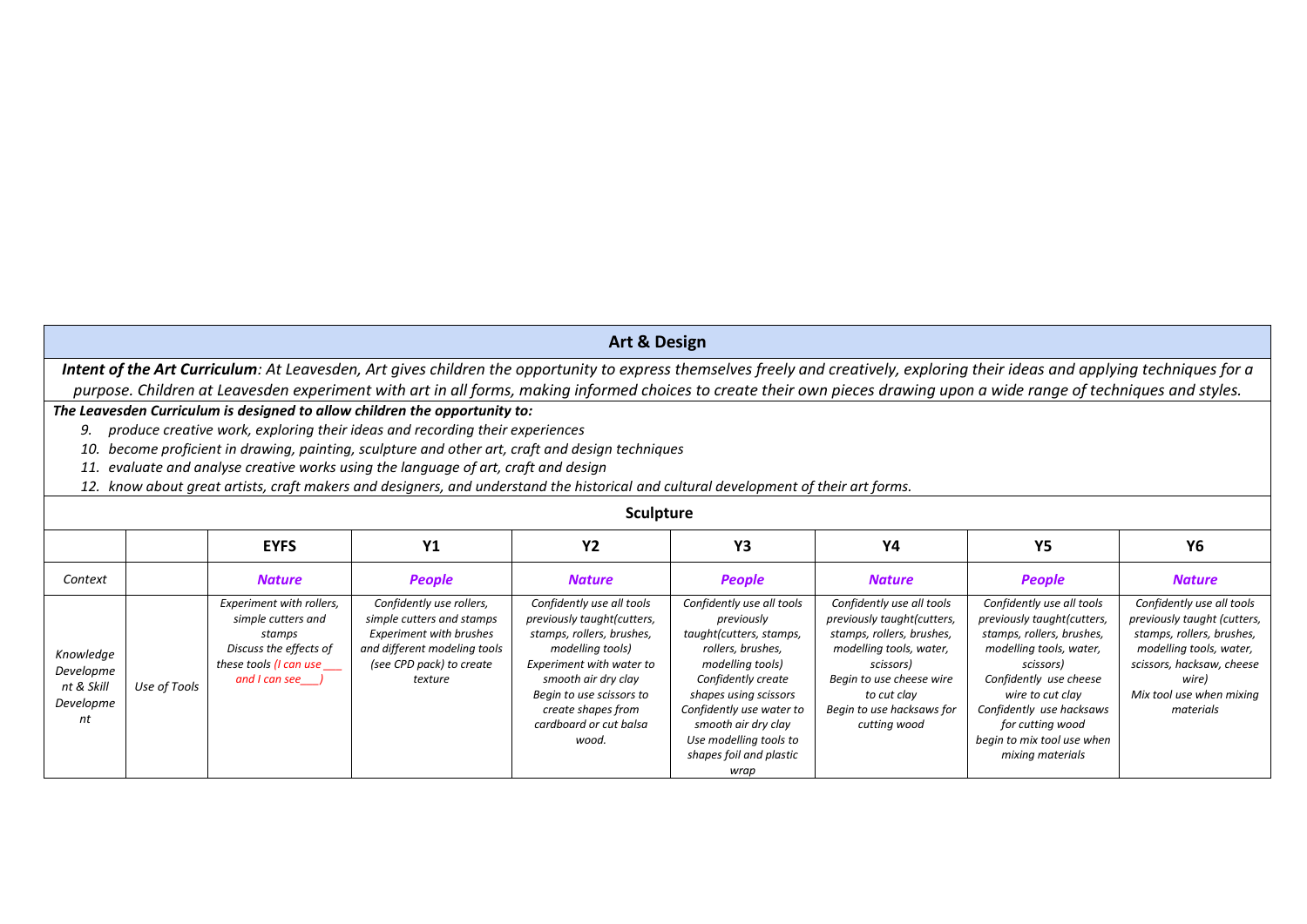|                     | Technique:<br>Begin to roll dough or<br>clay into balls<br>Join junk modelling<br>materials using glue and<br>tape<br>'Warm up' air dry clay<br>using hands<br>Join basic 3D shapes<br>(e.g. a square and a<br>pyramid to form a<br>house)                                          | Technique:<br>Confidently use all<br>techniques previously<br>taught (squeezing and<br>pulling)<br>Experiment with rolling<br>clay/dough into snakes and<br>coiling or shaping<br><b>Experiment with pinching</b><br>techniques to create texture<br>and pattern in clay | Technique:<br>Confidently use all<br>techniques previously<br>taught (squeezing, pulling<br>rolling, coiling and<br>pinching)<br><b>Experiment with using</b><br>scoring techniques to join<br>clay together<br><b>Experiment with creating</b><br>slip (clay mixed with lots of<br>water) to join bits of clay | Technique:<br>Confidently use all<br>techniques previously<br>taught (squeezing,<br>pulling rolling, coiling,<br>pinching, creating slip)<br><b>Experiment with carving</b><br>details into<br>the clay with tools<br><b>Experiment with creating</b><br>holes or hollows in the<br>clay with tools | Technique:<br>Confidently use all<br>techniques previously<br>taught (squeezing, pulling<br>rolling, coiling and<br>pinching, creating slip and<br>carving)<br><b>Experiment with</b><br>constructing a simple<br>base for<br>extending and modelling<br>other | Technique:<br>Confidently use all<br>techniques previously<br>taught (squeezing, pulling<br>rolling, coiling and<br>pinching, creating slip and<br>carving, creating a base)<br><b>Experiment with using</b><br>slabbing techniques to<br>build final pieces | Technique:<br>Confidently use all<br>techniques previously<br>taught (squeezing, pulling<br>rolling, coiling and<br>pinching, creating slip and<br>carving, creating a base<br>and slabbing)<br>Combine techniques for a<br>desired effects |
|---------------------|-------------------------------------------------------------------------------------------------------------------------------------------------------------------------------------------------------------------------------------------------------------------------------------|--------------------------------------------------------------------------------------------------------------------------------------------------------------------------------------------------------------------------------------------------------------------------|-----------------------------------------------------------------------------------------------------------------------------------------------------------------------------------------------------------------------------------------------------------------------------------------------------------------|-----------------------------------------------------------------------------------------------------------------------------------------------------------------------------------------------------------------------------------------------------------------------------------------------------|----------------------------------------------------------------------------------------------------------------------------------------------------------------------------------------------------------------------------------------------------------------|--------------------------------------------------------------------------------------------------------------------------------------------------------------------------------------------------------------------------------------------------------------|---------------------------------------------------------------------------------------------------------------------------------------------------------------------------------------------------------------------------------------------|
|                     | <b>Experiment with</b><br>squeezing and pulling<br>techniques to shape<br>clay/dough                                                                                                                                                                                                |                                                                                                                                                                                                                                                                          | together                                                                                                                                                                                                                                                                                                        |                                                                                                                                                                                                                                                                                                     | shapes.<br>Produce larger sculptures<br>using pinch/slab/coil<br>techniques                                                                                                                                                                                    |                                                                                                                                                                                                                                                              |                                                                                                                                                                                                                                             |
| <b>Techniques</b>   | Materials:<br>Experiment with junk<br>modelling using various<br>household materials<br>(cardboard, plastic<br>bottles ect.)<br>Experiment with<br>malleable dough (e.g.<br>play dough)<br>Begin to explore<br>molding with air dry<br>clay                                         | Materials:<br>Confidently use junk<br>modeling to carry out a<br>specific idea<br>Confidently use malleable<br>dough<br>Begin to use malleable<br>dough to plan ideas<br>Experiment with air dry clay                                                                    | Materials:<br>Confidently use malleable<br>dough to plan ideas<br>Confidently use air dry clay<br>Begin to experiment with<br>wood and cardboard<br>Begin to experiment with<br>Papier Mache                                                                                                                    | Materials:<br>Confidently use all<br>previously covered<br>materials (junk<br>modelling, malleable<br>dough, air dry clay)<br><b>Experiment with Papier</b><br>mache<br><b>Experiment with Wood</b><br>and Cardboard<br>Begin to experiment with<br>foil and plastic                                | Materials:<br>Confidently use all<br>previously covered<br>materials (junk modelling,<br>malleable dough, air dry<br>clay, wood, cardboard)<br>Experiment with foil and<br>plastic<br>Begin to experiment with<br>mixing materials                             | Materials:<br>Confidently use all<br>previously covered<br>materials (junk modelling,<br>malleable dough, air dry<br>clay, wood, cardboard, foil<br>and plastic)<br><b>Experiment with mixing</b><br>materials                                               | Materials:<br>Confidently use all<br>materials covered<br>previously(junk modelling,<br>malleable dough, air dry<br>clay, wood, cardboard, foil<br>and plastic)<br>Confidently mix materials<br>to create a desired effect                  |
|                     | Structure:<br>Begin to form stable<br>structures from junk<br>modelling (should be<br>able to stand up)<br><b>Experiment with the</b><br>stability of clay/dough (<br>making it thinner/<br>thicker and observing<br>the results) (When I<br>make the clay thin, i<br><i>notice</i> | Structure:<br>Confidently change the<br>thickness of clay/ dough to<br>create structure<br>choose junk modeling<br>materials carefully to create<br>a stable structure<br>Discuss their choices (I have<br>chosen to use because                                         | Structure:<br>Experiment with using a<br>base to create a papier<br>mache mould (e.g. a<br>balloon to make a rounded<br>shape)<br><b>Experiment with cutting</b><br>wood and cardboard into<br>strips to form structural<br>frames                                                                              | Structure:<br>Confidently create bases<br>for sculptures<br><b>Experiment with</b><br>modelling over an<br>armature e.g. newspaper<br>frame for modroc.                                                                                                                                             | Structure:<br>confidently use an<br>armature to model a<br>sculpture<br>Experiment with<br>juxtaposition(using<br>contrasting textures,<br>structures for an effect)                                                                                           | Structure:<br>Confidently juxtapose<br>contrasting materials,<br>forms and shapes to<br>create an effect<br><b>Experiment with different</b><br>forms, lines and shapes to<br>make the sculpture<br>visually interesting                                     | Structure:<br>Confidently use all<br>techniques previously<br>taught<br>Discuss why they have<br>chosen to use a particular<br>technique (I have chosen<br>to use because )                                                                 |
| Planning/<br>Choice | Choosing materials to<br>use from a range given<br>choosing tools from<br>range given<br>explain what they have<br>chosen (I have chosen<br>because                                                                                                                                 | Choosing junk modelling<br>materials for an intended<br>effect (I have chosen<br>because<br>Choosing to use either clay<br>or malleable dough<br><b>Explain their choices</b>                                                                                            | Plan how to create a<br>particular shape<br>(I want to create ____ so I<br>will )<br>Begin to plan how to use a<br>base or mould to create a                                                                                                                                                                    | Confidently plan to use a<br>mould or base to create<br>a desired effect<br>Begin to plan the use of<br>materials from a range<br>given                                                                                                                                                             | Confidently plan the use of<br>materials previously<br>covered<br>Begin to experiment with<br>producing maquettes<br>(small planning versions of                                                                                                               | Experiment with<br>producing maquettes<br>(small planning versions of<br>final piece) to plan ideas<br>Begin to plan to use mixed<br>materials                                                                                                               | Confidently create<br>maquettes to use in the<br>planning process<br>Confidently plan to use<br>mixed materials<br>Confidently request<br>specific tools, materials                                                                         |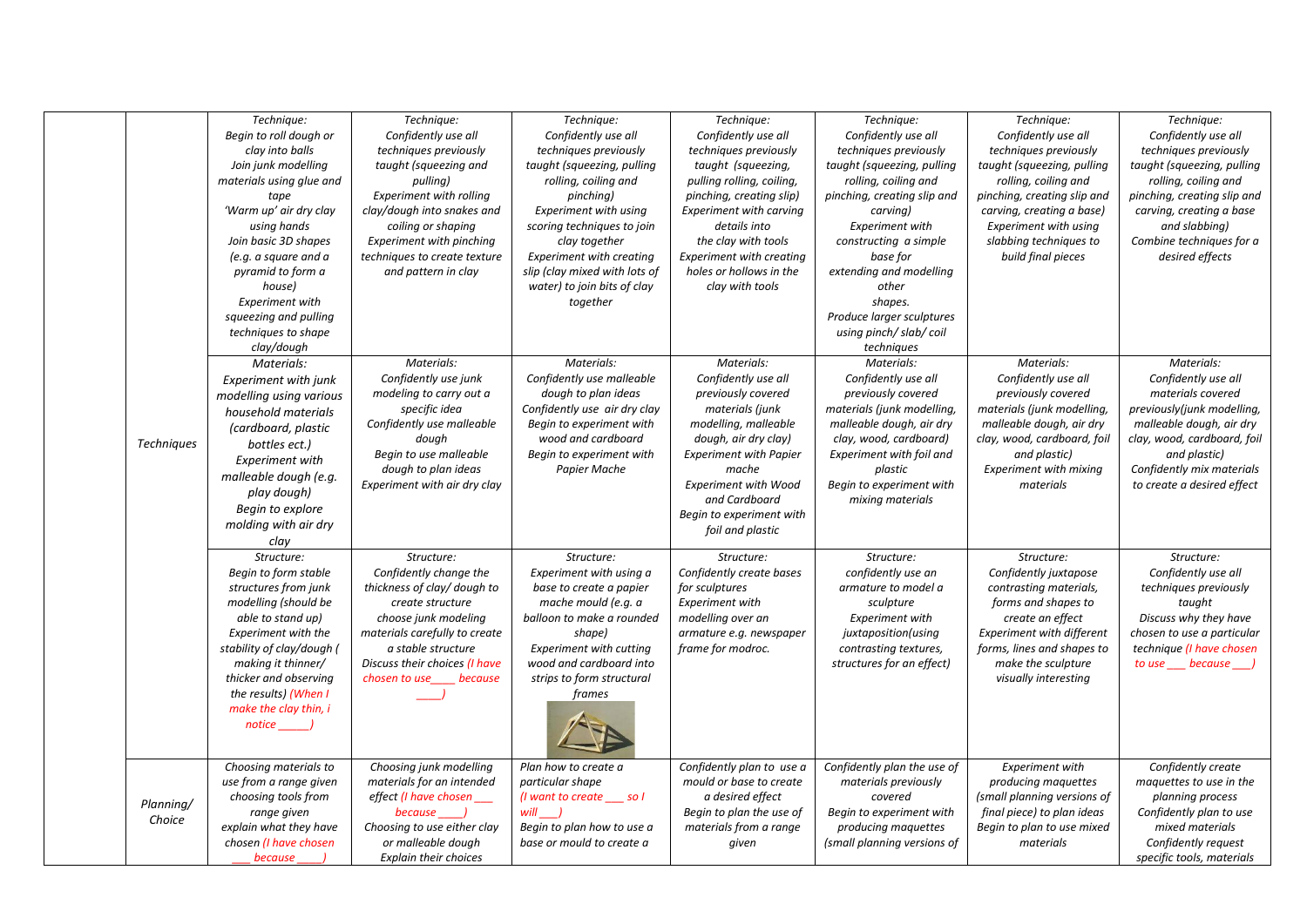|                              |                                                                                                                                                                                                                     |                                                                                                | structure (I will support<br>$by$ )                                                                     |                                                                                           | final piece) to plan ideas<br>using malleable dough                                                               | Begin to request specific<br>tools, materials and<br>support based on planning                                       | and support based on<br>planning                                      |
|------------------------------|---------------------------------------------------------------------------------------------------------------------------------------------------------------------------------------------------------------------|------------------------------------------------------------------------------------------------|---------------------------------------------------------------------------------------------------------|-------------------------------------------------------------------------------------------|-------------------------------------------------------------------------------------------------------------------|----------------------------------------------------------------------------------------------------------------------|-----------------------------------------------------------------------|
| Building on from             |                                                                                                                                                                                                                     |                                                                                                |                                                                                                         |                                                                                           |                                                                                                                   |                                                                                                                      |                                                                       |
| Moving on to                 |                                                                                                                                                                                                                     |                                                                                                |                                                                                                         |                                                                                           |                                                                                                                   |                                                                                                                      |                                                                       |
| Tier 3 Technical<br>Language | dough<br>clay<br>model<br>thick<br>thin<br>material<br>hard<br>soft<br>2D shapes<br>Simple 3D Shapes                                                                                                                | pinch<br>pull<br>squeeze<br>coil<br>shape<br>texture<br>pattern<br>stable<br>base<br>structure | smooth<br>slip<br>score<br>tools<br>join<br>layer<br>frame<br>mould<br>papier mache<br>abstract         | base<br>armature<br>carve<br>hollow<br>model<br>line<br>value<br>space<br>form<br>realism | maquette<br>juxtaposition<br>base<br>slab<br>extending<br>collaboration<br>composition<br>architect<br>assembling | mixed media<br>slabbing<br>silhouette<br>symmetrical<br>cityscape<br>dimension<br>decorative<br>expose<br>conceptual | technique<br>medium<br>mixture<br>etching<br>surrealism<br>expressive |
| <b>Featured Artist</b>       |                                                                                                                                                                                                                     |                                                                                                |                                                                                                         | Augusta Savage                                                                            |                                                                                                                   |                                                                                                                      |                                                                       |
| Artists to be inspired by    | Andy Goldsworthy -<br>Nature Art<br>Robert Smithson -<br>spirals<br>El Anatsui - Modelling<br>using bottle caps and<br>materials<br>Kate MccGwire -<br>feathers<br>Sarah Sze - Junk<br>Modelling<br>Michelle Reader | Anne Whitney<br>Lynda Benglis - abstract<br>human form                                         | Anish Kapoor<br>Rasheed Araeen<br>Jill Townsley<br>Takashi Murakami<br>Tara Donovan - junk<br>modelling | Swoon - street<br>installation<br>Allan Houser -<br>Abstract                              | Barbara Hepworth<br>Juliana Cerqueira Leite<br>Courtney Mattison -<br>coral reefs                                 | Yinka Shonibare -<br>Abstract Identity focus                                                                         | Yayoi Kusama<br>Filthy Luker - 'art<br>attacks' installations         |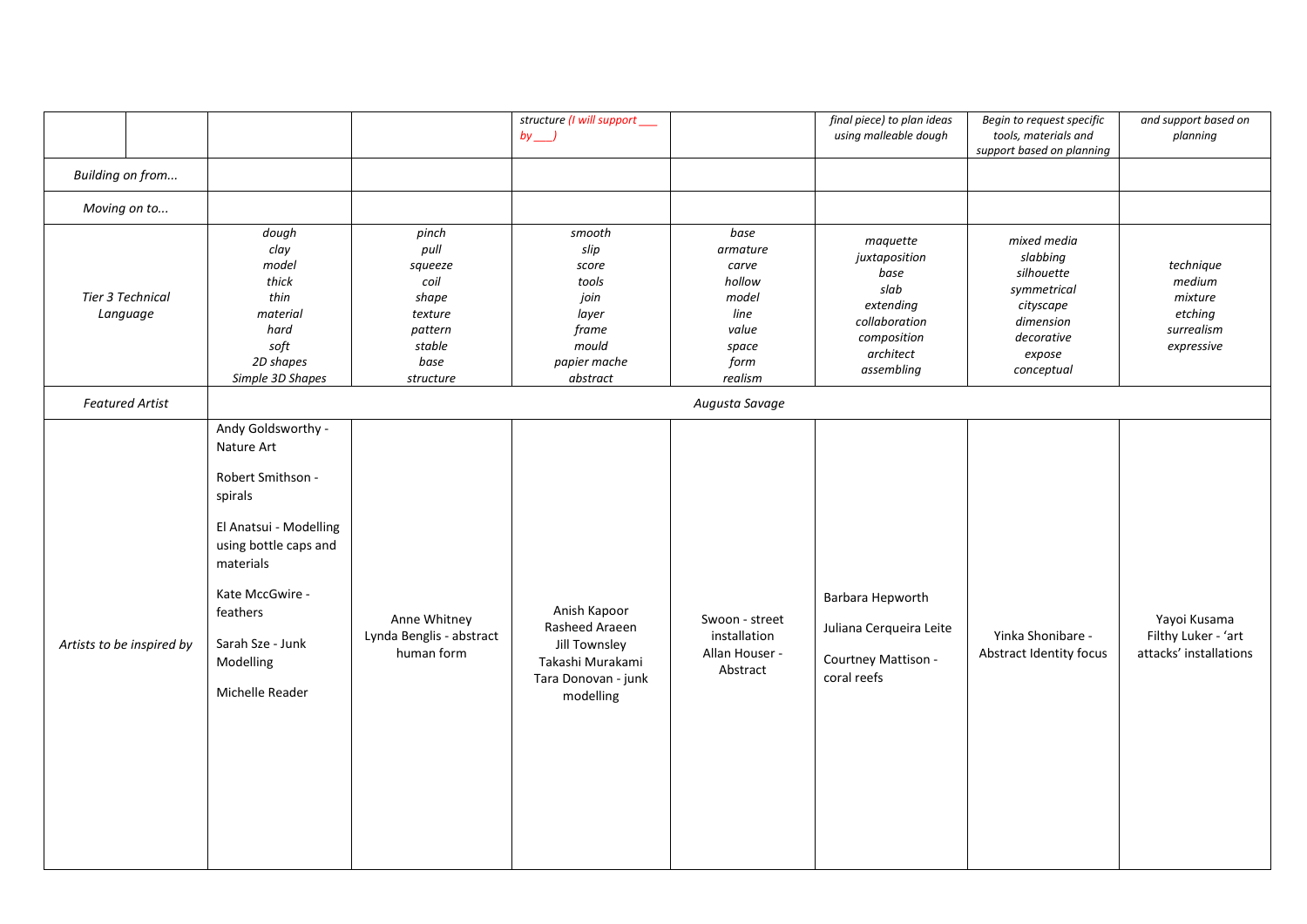|  |  | The Leavesden Curriculum is designed to allow children the opportunity to: |
|--|--|----------------------------------------------------------------------------|
|--|--|----------------------------------------------------------------------------|

*13. produce creative work, exploring their ideas and recording their experiences*

*14. become proficient in drawing, painting, sculpture and other art, craft and design techniques*

*15. evaluate and analyse creative works using the language of art, craft and design*

*16. know about great artists, craft makers and designers, and understand the historical and cultural development of their art forms.*

| <b>Art Appreciation</b>                                 |              |               |               |               |               |               |        |               |
|---------------------------------------------------------|--------------|---------------|---------------|---------------|---------------|---------------|--------|---------------|
|                                                         |              | <b>EYFS</b>   | <b>Y1</b>     | <b>Y2</b>     | Y3            | <b>Y4</b>     | Y5     | <b>Y6</b>     |
| Context                                                 |              | <b>Nature</b> | <b>People</b> | <b>Nature</b> | <b>People</b> | <b>Nature</b> | People | <b>Nature</b> |
| Knowledge<br>Developme<br>nt & Skill<br>Developme<br>nt | Use of Tools |               |               |               |               |               |        |               |
|                                                         | Techniques   |               |               |               |               |               |        |               |